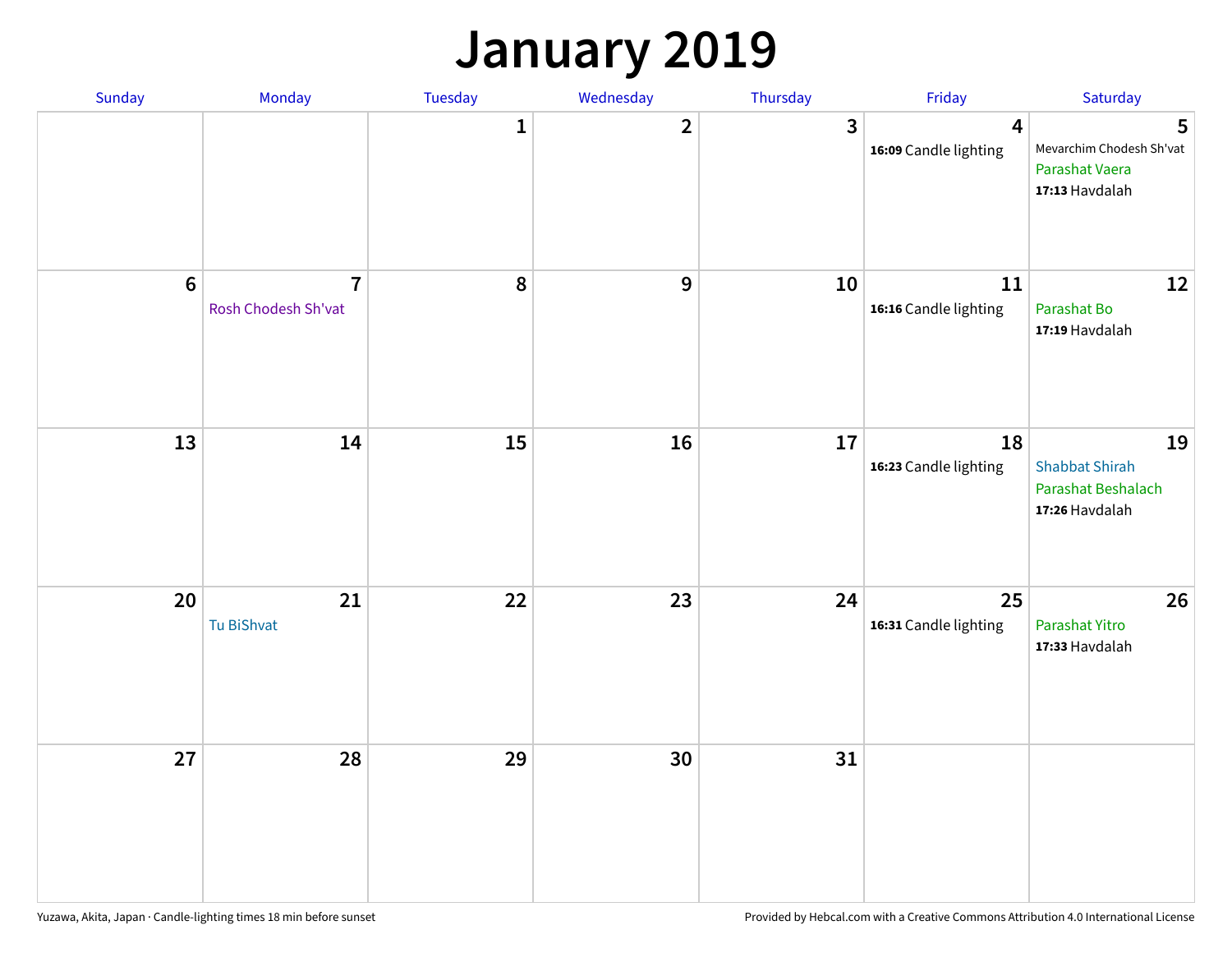# **February 2019**

| Sunday | Monday                  | Tuesday                  | Wednesday                             | Thursday       | Friday                                | Saturday                                                                           |
|--------|-------------------------|--------------------------|---------------------------------------|----------------|---------------------------------------|------------------------------------------------------------------------------------|
|        |                         |                          |                                       |                | $\mathbf{1}$<br>16:39 Candle lighting | $\overline{2}$<br>Mevarchim Chodesh Adar I<br>Parashat Mishpatim<br>17:41 Havdalah |
| 3      | $\overline{\mathbf{4}}$ | 5<br>Rosh Chodesh Adar I | $6\phantom{1}$<br>Rosh Chodesh Adar I | $\overline{7}$ | $\pmb{8}$<br>16:48 Candle lighting    | 9<br>Parashat Terumah<br>17:48 Havdalah                                            |
| 10     | 11                      | 12                       | 13                                    | 14             | 15<br>16:56 Candle lighting           | 16<br>Parashat Tetzaveh<br>17:56 Havdalah                                          |
| 17     | 18                      | 19<br><b>Purim Katan</b> | 20                                    | 21             | 22<br>17:04 Candle lighting           | 23<br>Parashat Ki Tisa<br>18:03 Havdalah                                           |
| 24     | 25                      | 26                       | 27                                    | 28             |                                       |                                                                                    |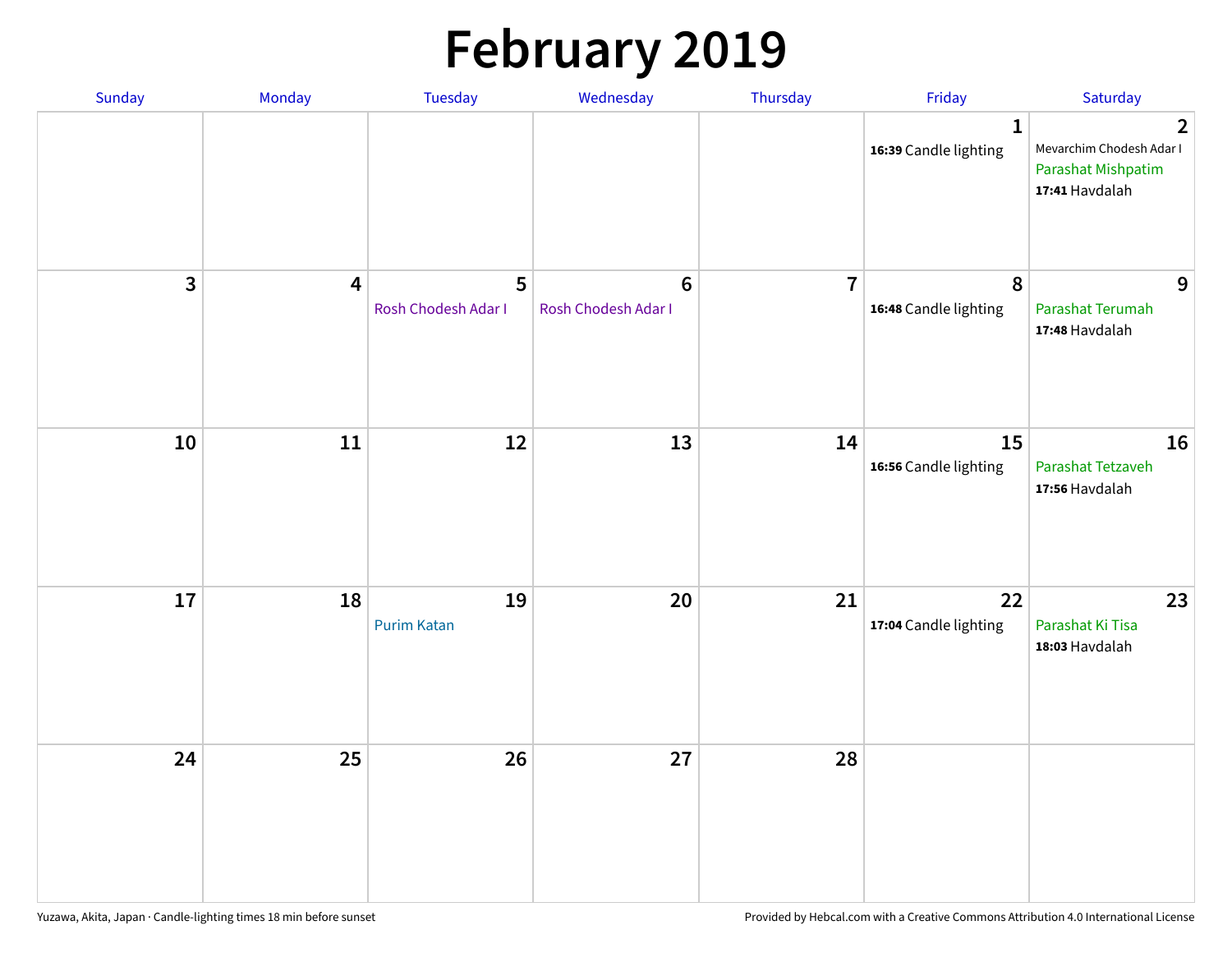### **March 2019**

| Sunday       | Monday | Tuesday | Wednesday                                                                                | Thursday                               | Friday                                              | Saturday                                                                                                      |
|--------------|--------|---------|------------------------------------------------------------------------------------------|----------------------------------------|-----------------------------------------------------|---------------------------------------------------------------------------------------------------------------|
|              |        |         |                                                                                          |                                        | $\mathbf{1}$<br>17:11 Candle lighting               | $\overline{2}$<br><b>Shabbat Shekalim</b><br>Mevarchim Chodesh Adar II<br>Parashat Vayakhel<br>18:11 Havdalah |
| $\mathbf{3}$ | 4      | 5       | $6\phantom{1}6$                                                                          | $\overline{7}$<br>Rosh Chodesh Adar II | 8<br>Rosh Chodesh Adar II<br>17:19 Candle lighting  | 9<br>Parashat Pekudei<br>18:18 Havdalah                                                                       |
| 10           | 11     | 12      | 13                                                                                       | 14                                     | 15<br>17:26 Candle lighting                         | 16<br><b>Shabbat Zachor</b><br>Parashat Vayikra<br>18:25 Havdalah                                             |
| 17           | 18     | 19      | 20<br>04:24 Fast begins<br><b>Ta'anit Esther</b><br>18:21 Fast ends<br><b>Erev Purim</b> | 21<br>Purim                            | 22<br><b>Shushan Purim</b><br>17:33 Candle lighting | 23<br><b>Parashat Tzav</b><br>18:32 Havdalah                                                                  |
| 24           | 25     | 26      | 27                                                                                       | 28                                     | 29<br>17:40 Candle lighting                         | 30<br><b>Shabbat Parah</b><br>Mevarchim Chodesh Nisan<br>Parashat Shmini<br>18:39 Havdalah                    |
| 31           |        |         |                                                                                          |                                        |                                                     |                                                                                                               |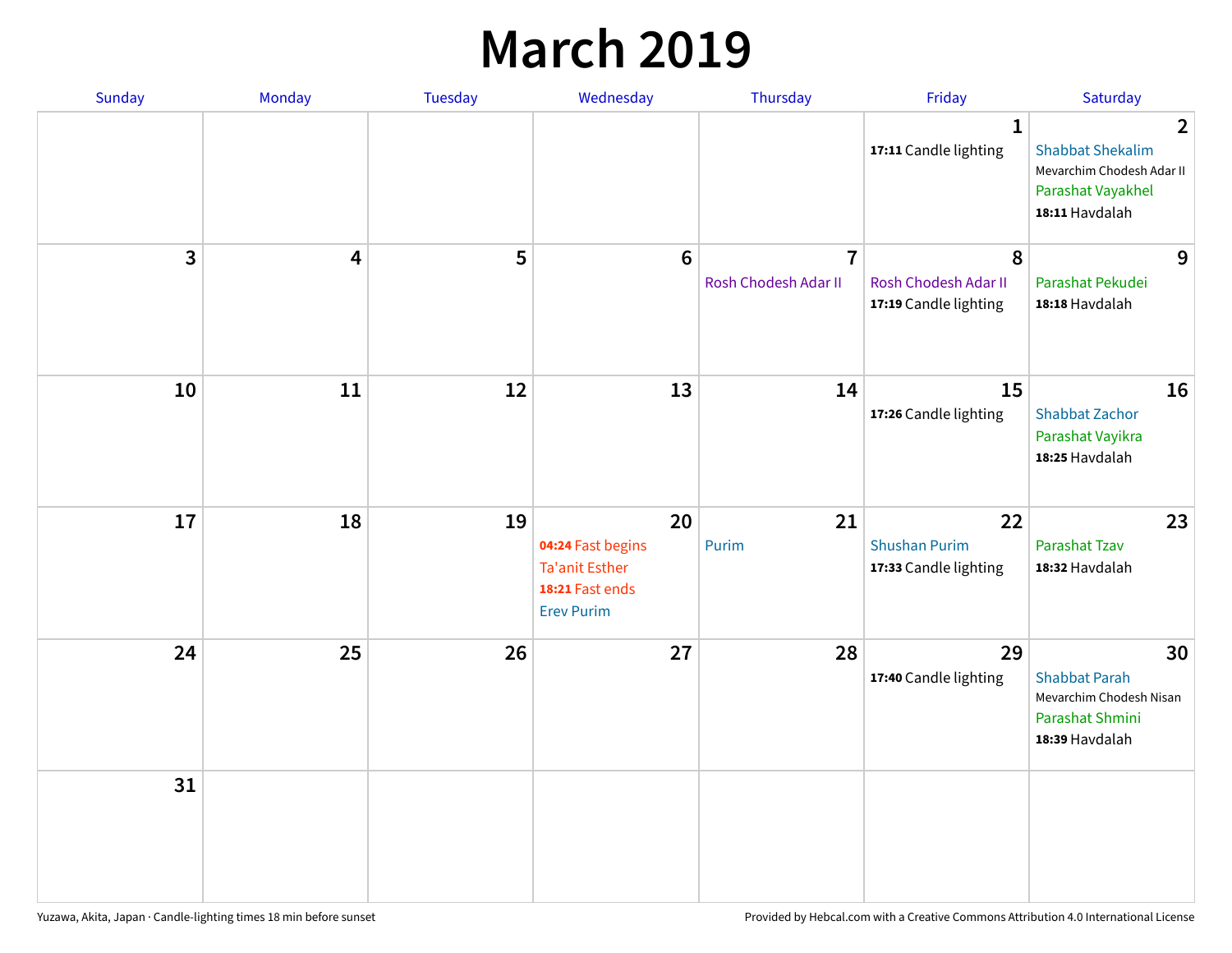## **April 2019**

| Sunday                                   | Monday                  | Tuesday                | Wednesday             | Thursday                                        | Friday                                                                                            | Saturday                                                                                 |
|------------------------------------------|-------------------------|------------------------|-----------------------|-------------------------------------------------|---------------------------------------------------------------------------------------------------|------------------------------------------------------------------------------------------|
|                                          | $\mathbf{1}$            | $\overline{2}$         | 3                     | 4                                               | 5<br>17:46 Candle lighting                                                                        | 6<br>Shabbat HaChodesh<br><b>Rosh Chodesh Nisan</b><br>Parashat Tazria<br>18:46 Havdalah |
| $\overline{7}$                           | 8                       | $\boldsymbol{9}$       | 10                    | 11                                              | 12<br>17:53 Candle lighting                                                                       | 13<br><b>Shabbat HaGadol</b><br>Parashat Metzora<br>18:54 Havdalah                       |
| 14                                       | 15<br>Yom HaAliyah      | 16                     | 17                    | 18                                              | 19<br>03:33 Fast begins<br><b>Ta'anit Bechorot</b><br><b>Erev Pesach</b><br>18:00 Candle lighting | 20<br>Pesach I<br>19:01 Candle lighting                                                  |
| 21<br><b>Pesach II</b><br>19:02 Havdalah | 22<br>Pesach III (CH"M) | 23<br>Pesach IV (CH"M) | 24<br>Pesach V (CH"M) | 25<br>Pesach VI (CH"M)<br>18:06 Candle lighting | 26<br><b>Pesach VII</b><br>18:07 Candle lighting                                                  | 27<br><b>Pesach VIII</b><br>19:09 Havdalah                                               |
| 28                                       | 29                      | 30                     |                       |                                                 |                                                                                                   |                                                                                          |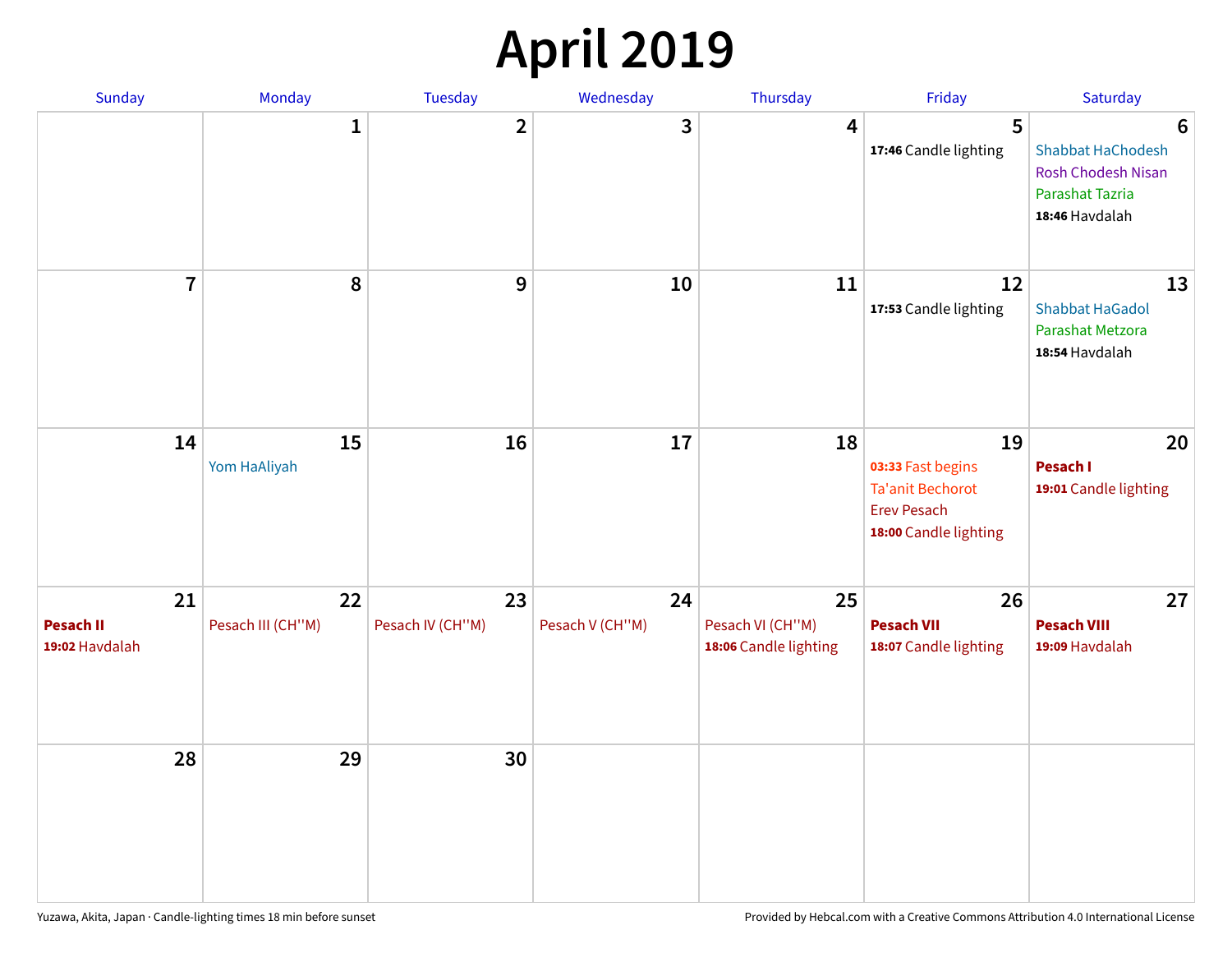### **May 2019**

| Sunday                    | Monday                      | Tuesday        | Wednesday                  | Thursday                      | Friday                                           | Saturday                                                              |
|---------------------------|-----------------------------|----------------|----------------------------|-------------------------------|--------------------------------------------------|-----------------------------------------------------------------------|
|                           |                             |                | 1                          | $\overline{2}$<br>Yom HaShoah | $\overline{\mathbf{3}}$<br>18:14 Candle lighting | 4<br>Mevarchim Chodesh Iyyar<br>Parashat Achrei Mot<br>19:17 Havdalah |
| 5<br>Rosh Chodesh Iyyar   | $6\,$<br>Rosh Chodesh Iyyar | $\overline{7}$ | $\pmb{8}$<br>Yom HaZikaron | 9<br>Yom HaAtzma'ut           | 10<br>18:20 Candle lighting                      | 11<br>Parashat Kedoshim<br>19:25 Havdalah                             |
| 12                        | 13                          | 14             | 15                         | 16                            | 17<br>18:27 Candle lighting                      | 18<br>Parashat Emor<br>19:32 Havdalah                                 |
| 19<br><b>Pesach Sheni</b> | 20                          | 21             | 22                         | 23<br>Lag BaOmer              | 24<br>18:33 Candle lighting                      | 25<br>Parashat Behar<br>19:39 Havdalah                                |
| 26                        | 27                          | 28             | 29                         | 30                            | 31<br>18:39 Candle lighting                      |                                                                       |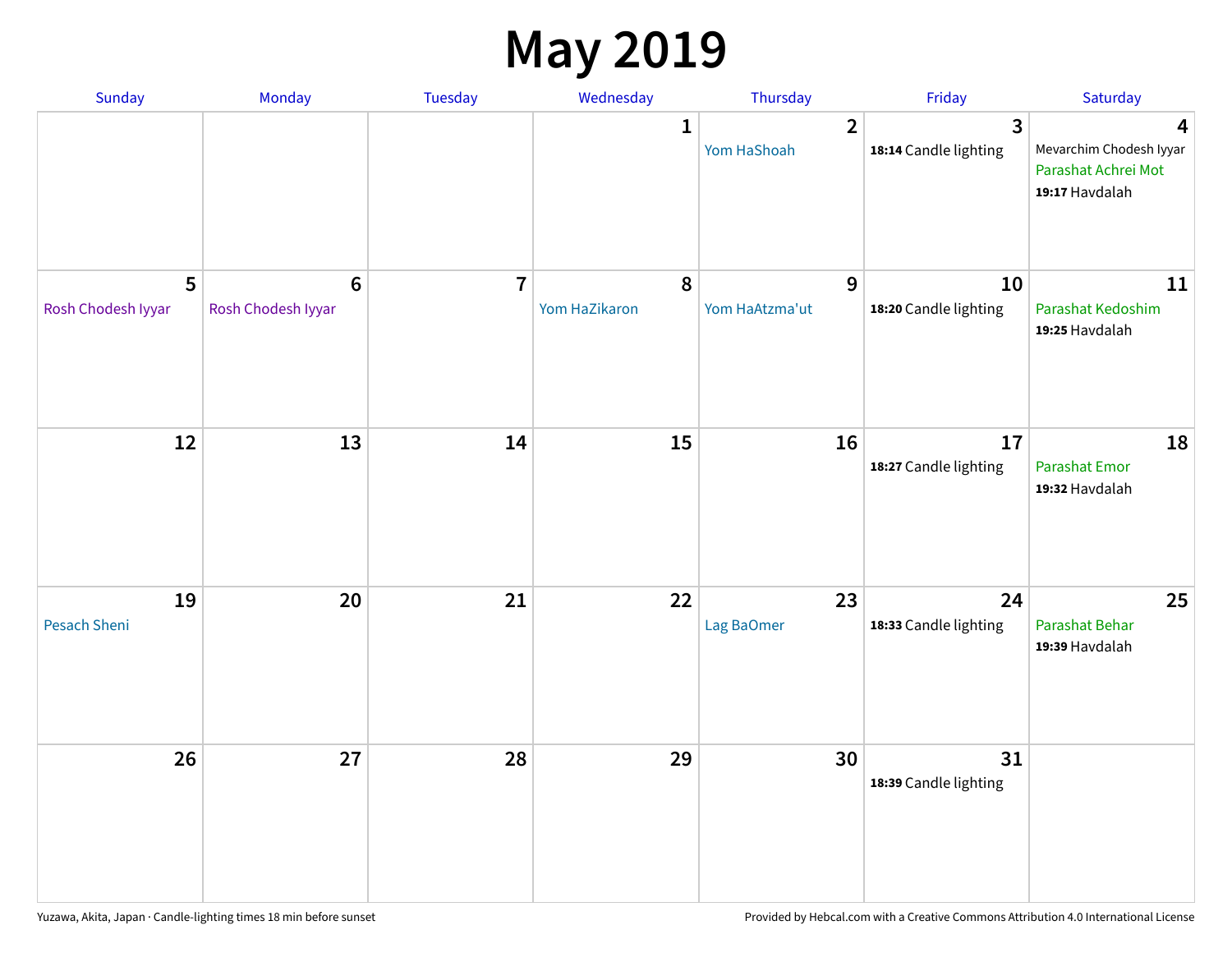#### **June 2019**

| Sunday                                         | Monday                                    | Tuesday                 | Wednesday | Thursday        | Friday                                  | Saturday                                                               |
|------------------------------------------------|-------------------------------------------|-------------------------|-----------|-----------------|-----------------------------------------|------------------------------------------------------------------------|
|                                                |                                           |                         |           |                 |                                         | 1<br>Mevarchim Chodesh Sivan<br>Parashat Bechukotai<br>19:45 Havdalah  |
| $\overline{2}$<br>Yom Yerushalayim             | $\mathbf{3}$                              | 4<br>Rosh Chodesh Sivan | 5         | $6\phantom{1}6$ | $\overline{7}$<br>18:43 Candle lighting | 8<br><b>Erev Shavuot</b><br>Parashat Bamidbar<br>19:50 Candle lighting |
| 9<br><b>Shavuot I</b><br>19:51 Candle lighting | 10<br><b>Shavuot II</b><br>19:52 Havdalah | 11                      | 12        | 13              | 14<br>18:47 Candle lighting             | 15<br><b>Parashat Nasso</b><br>19:54 Havdalah                          |
| 16                                             | 17                                        | 18                      | 19        | 20              | 21<br>18:49 Candle lighting             | 22<br>Parashat Beha'alotcha<br>19:56 Havdalah                          |
| 23                                             | 24                                        | 25                      | 26        | 27              | 28<br>18:50 Candle lighting             | 29<br>Mevarchim Chodesh Tamuz<br>Parashat Sh'lach<br>19:57 Havdalah    |
| 30                                             |                                           |                         |           |                 |                                         |                                                                        |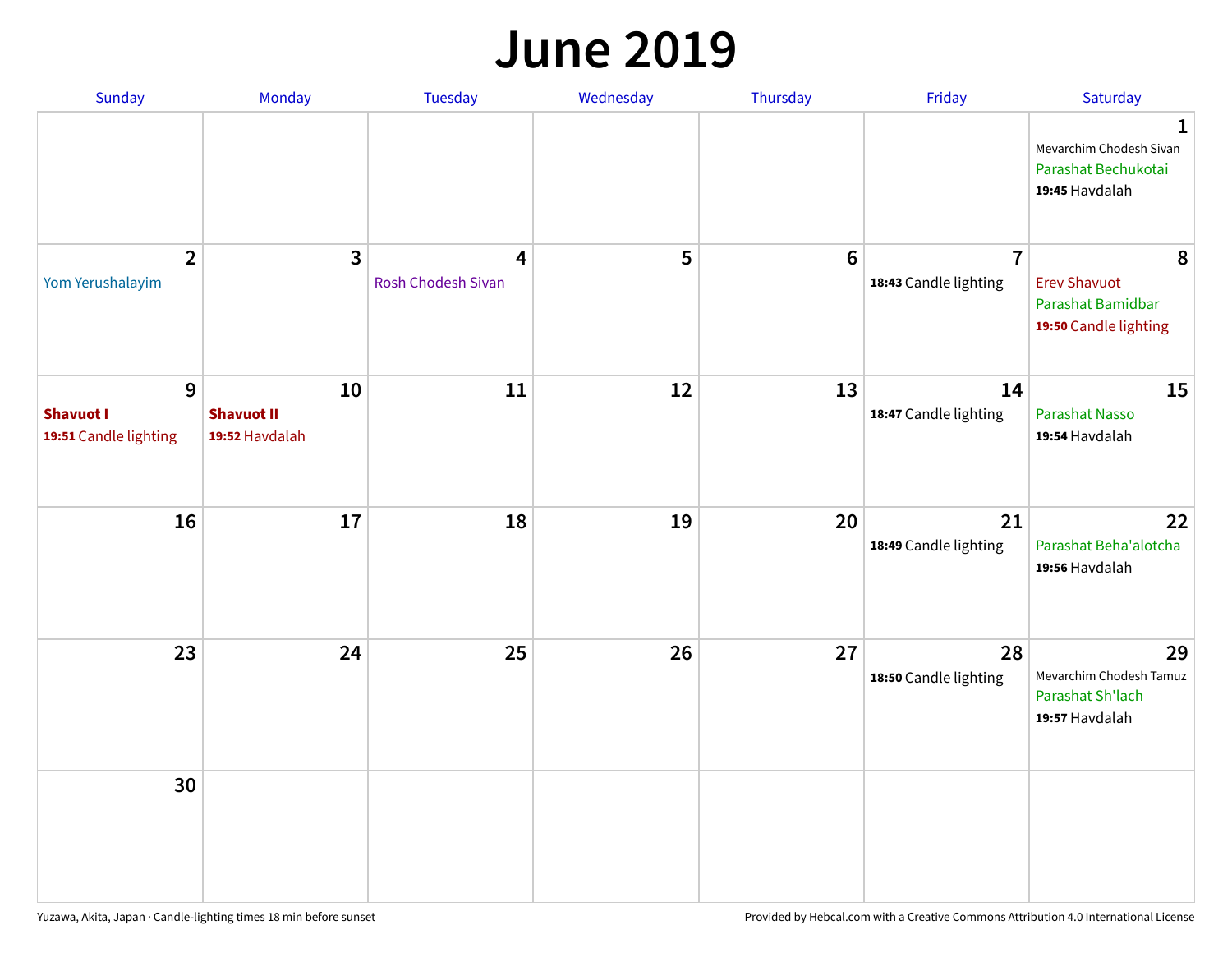# **July 2019**

| Sunday                                                           | Monday       | Tuesday        | Wednesday                                   | Thursday                             | Friday                      | Saturday                                                                |
|------------------------------------------------------------------|--------------|----------------|---------------------------------------------|--------------------------------------|-----------------------------|-------------------------------------------------------------------------|
|                                                                  | $\mathbf{1}$ | $\overline{2}$ | $\overline{3}$<br><b>Rosh Chodesh Tamuz</b> | $\overline{4}$<br>Rosh Chodesh Tamuz | 5<br>18:49 Candle lighting  | $6\phantom{1}6$<br>Parashat Korach<br>19:55 Havdalah                    |
| $\overline{7}$                                                   | 8            | $\overline{9}$ | 10                                          | 11                                   | 12<br>18:47 Candle lighting | 13<br><b>Parashat Chukat</b><br>19:52 Havdalah                          |
| 14                                                               | 15           | 16             | 17                                          | 18                                   | 19<br>18:43 Candle lighting | 20<br>Parashat Balak<br>19:47 Havdalah                                  |
| 21<br>02:51 Fast begins<br><b>Tzom Tammuz</b><br>19:38 Fast ends | 22           | 23             | 24                                          | 25                                   | 26<br>18:38 Candle lighting | 27<br>Mevarchim Chodesh Av<br><b>Parashat Pinchas</b><br>19:41 Havdalah |
| 28                                                               | 29           | 30             | 31                                          |                                      |                             |                                                                         |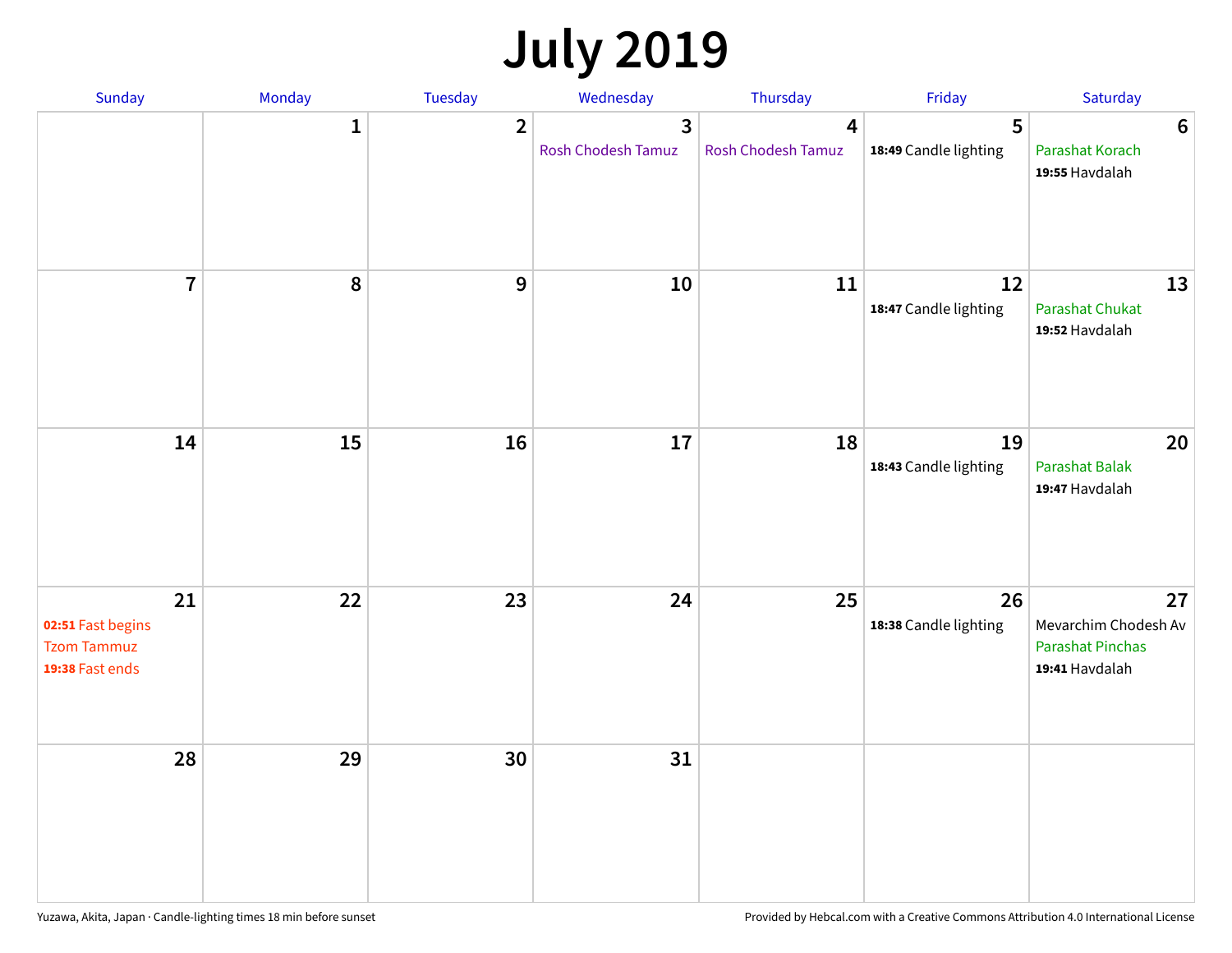# **August 2019**

| Sunday                                          | Monday | Tuesday         | Wednesday      | Thursday     | Friday                                                     | Saturday                                                                                                          |
|-------------------------------------------------|--------|-----------------|----------------|--------------|------------------------------------------------------------|-------------------------------------------------------------------------------------------------------------------|
|                                                 |        |                 |                | $\mathbf{1}$ | $\overline{2}$<br>Rosh Chodesh Av<br>18:31 Candle lighting | $\overline{3}$<br>Parashat Matot-Masei<br>19:33 Havdalah                                                          |
| $\overline{\mathbf{4}}$                         | 5      | $6\phantom{1}6$ | $\overline{7}$ | 8            | $\mathbf{9}$<br>18:23 Candle lighting                      | 10<br><b>Shabbat Chazon</b><br>18:41 Fast begins<br>Erev Tish'a B'Av<br><b>Parashat Devarim</b><br>19:24 Havdalah |
| 11<br>Tish'a B'Av (observed)<br>19:14 Fast ends | 12     | 13              | 14             | 15           | 16<br>Tu B'Av<br>18:14 Candle lighting                     | 17<br><b>Shabbat Nachamu</b><br>Parashat Vaetchanan<br>19:14 Havdalah                                             |
| 18                                              | 19     | 20              | 21             | 22           | 23<br>18:05 Candle lighting                                | 24<br>Mevarchim Chodesh Elul<br><b>Parashat Eikev</b><br>19:04 Havdalah                                           |
| 25                                              | 26     | 27              | 28             | 29           | 30<br>17:54 Candle lighting                                | 31<br>Rosh Chodesh Elul<br>Parashat Re'eh<br>18:52 Havdalah                                                       |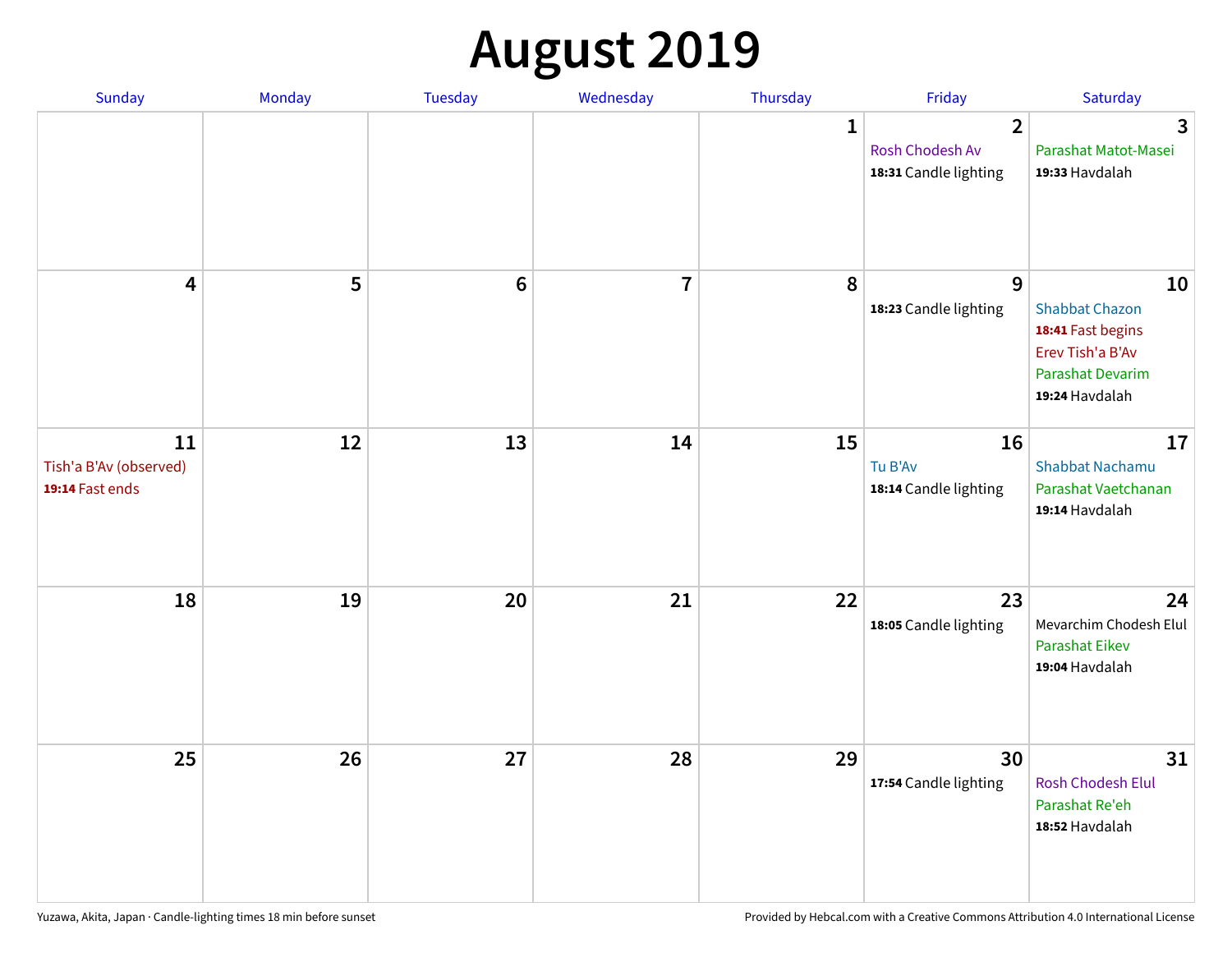## **September 2019**

| Sunday                                                      | Monday                                           | Tuesday | Wednesday | Thursday | Friday                                  | Saturday                                                             |
|-------------------------------------------------------------|--------------------------------------------------|---------|-----------|----------|-----------------------------------------|----------------------------------------------------------------------|
| $\mathbf{1}$<br>Rosh Hashana LaBehemot<br>Rosh Chodesh Elul | $\overline{2}$                                   | 3       | 4         | 5        | $6\phantom{1}$<br>17:44 Candle lighting | $\overline{\mathbf{7}}$<br><b>Parashat Shoftim</b><br>18:41 Havdalah |
| 8                                                           | 9                                                | $10\,$  | 11        | 12       | 13<br>17:32 Candle lighting             | 14<br>Parashat Ki Teitzei<br>18:29 Havdalah                          |
| 15                                                          | 16                                               | 17      | 18        | 19       | 20<br>17:21 Candle lighting             | 21<br>Leil Selichot<br>Parashat Ki Tavo<br>18:18 Havdalah            |
| 22                                                          | 23                                               | 24      | 25        | 26       | 27<br>17:10 Candle lighting             | 28<br>Parashat Nitzavim<br>18:06 Havdalah                            |
| 29<br>Erev Rosh Hashana<br>17:07 Candle lighting            | 30<br>Rosh Hashana 5780<br>18:03 Candle lighting |         |           |          |                                         |                                                                      |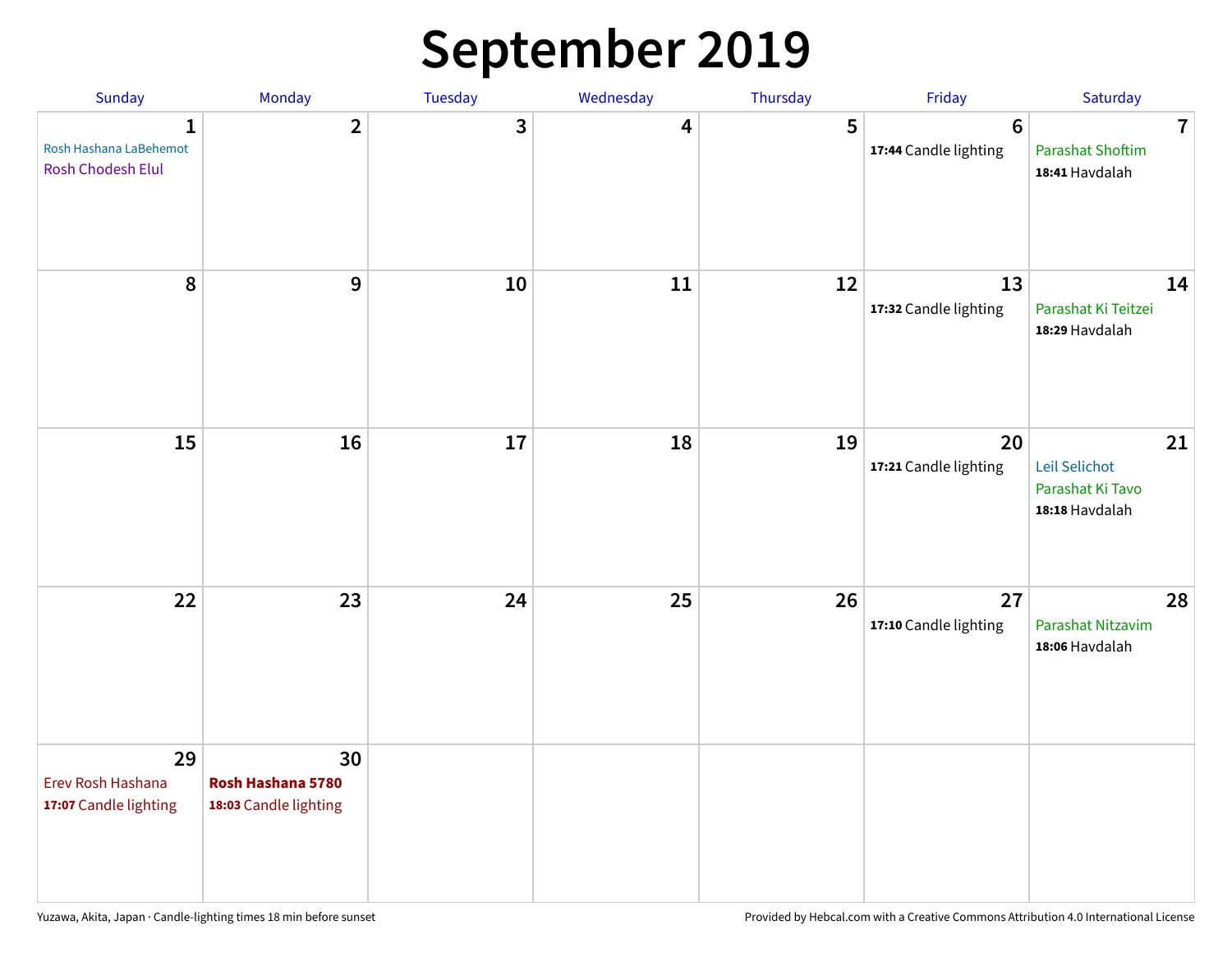## **October 2019**

| <b>Sunday</b>                                            | Monday                                               | <b>Tuesday</b>                                           | Wednesday                                                                      | Thursday               | Friday                                         | Saturday                                                                       |
|----------------------------------------------------------|------------------------------------------------------|----------------------------------------------------------|--------------------------------------------------------------------------------|------------------------|------------------------------------------------|--------------------------------------------------------------------------------|
|                                                          |                                                      | $\mathbf{1}$<br><b>Rosh Hashana II</b><br>18:01 Havdalah | $\overline{2}$<br>04:16 Fast begins<br><b>Tzom Gedaliah</b><br>17:53 Fast ends | 3                      | 4<br>16:59 Candle lighting                     | 5<br><b>Shabbat Shuva</b><br>Parashat Vayeilech<br>17:55 Havdalah              |
| $6\phantom{1}$                                           | $\overline{7}$                                       | 8<br><b>Erev Yom Kippur</b><br>16:52 Candle lighting     | 9<br><b>Yom Kippur</b><br>17:49 Havdalah                                       | 10                     | 11<br>16:48 Candle lighting                    | 12<br>Parashat Ha'Azinu<br>17:45 Havdalah                                      |
| 13<br><b>Erev Sukkot</b><br>16:45 Candle lighting        | 14<br>Sukkot I<br>17:42 Candle lighting              | 15<br><b>Sukkot II</b><br>17:40 Havdalah                 | 16<br>Sukkot III (CH"M)                                                        | 17<br>Sukkot IV (CH"M) | 18<br>Sukkot V (CH"M)<br>16:38 Candle lighting | 19<br>Sukkot VI (CH"M)<br>17:35 Havdalah                                       |
| 20<br>Sukkot VII (Hoshana Raba)<br>16:35 Candle lighting | 21<br><b>Shmini Atzeret</b><br>17:32 Candle lighting | 22<br><b>Simchat Torah</b><br>17:31 Havdalah             | 23                                                                             | 24                     | 25<br>16:28 Candle lighting                    | 26<br>Mevarchim Chodesh Cheshvan<br><b>Parashat Bereshit</b><br>17:26 Havdalah |
| 27                                                       | 28                                                   | 29<br>Rosh Chodesh Cheshvan                              | 30<br>Rosh Chodesh Cheshvan                                                    | 31                     |                                                |                                                                                |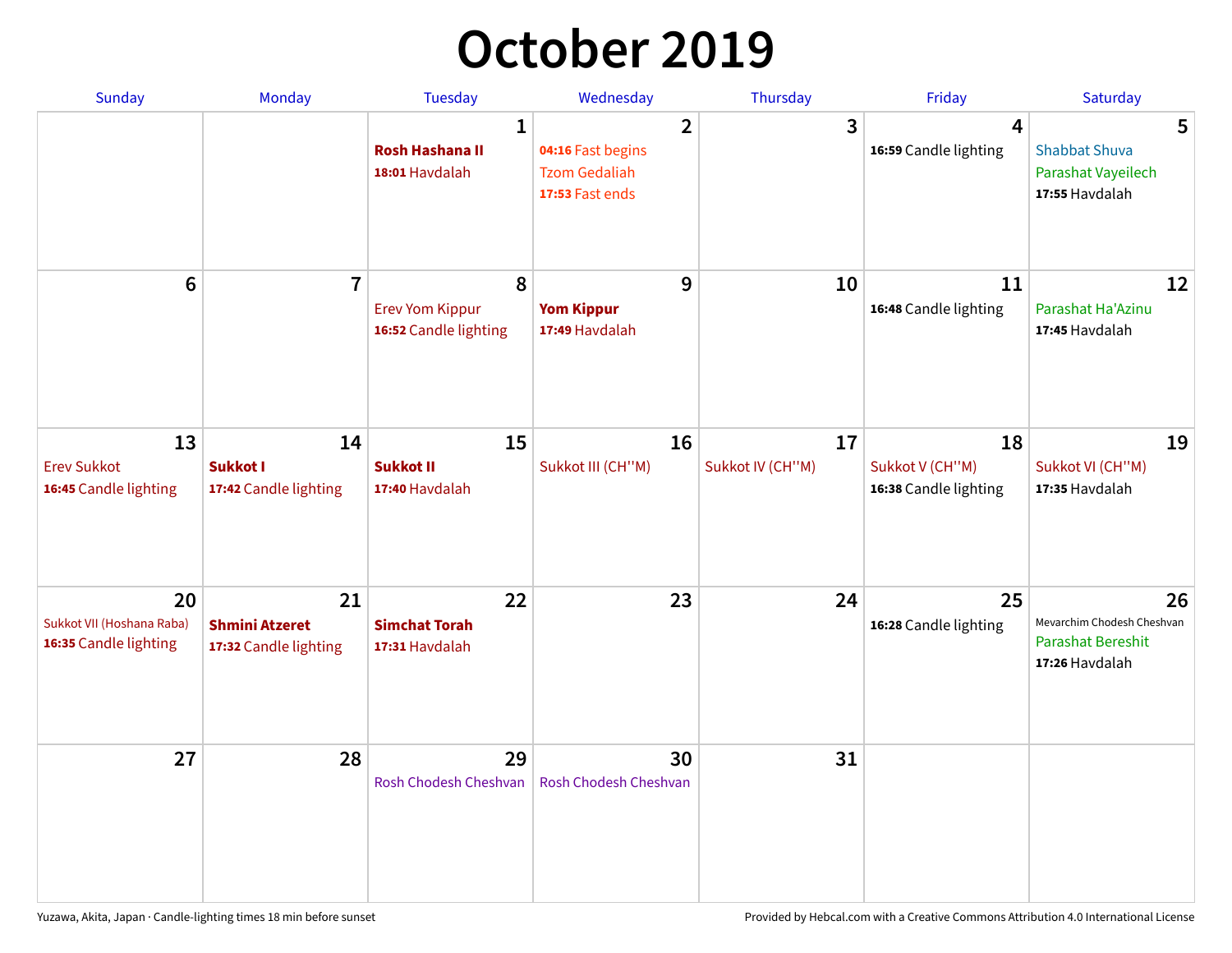#### **November 2019**

| Sunday | Monday                  | Tuesday                             | Wednesday  | Thursday                  | Friday                                             | Saturday                                                                 |
|--------|-------------------------|-------------------------------------|------------|---------------------------|----------------------------------------------------|--------------------------------------------------------------------------|
|        |                         |                                     |            |                           | $\mathbf{1}$<br>16:19 Candle lighting              | $\overline{2}$<br><b>Parashat Noach</b><br>17:18 Havdalah                |
| 3      | $\overline{\mathbf{4}}$ | 5<br>Yom HaAliyah School Observance | $\bf 6$    | $\overline{7}$            | $\boldsymbol{8}$<br>16:12 Candle lighting          | 9<br>Parashat Lech-Lecha<br>17:11 Havdalah                               |
| 10     | $11\,$                  | 12                                  | 13         | 14                        | 15<br>16:06 Candle lighting                        | 16<br>Parashat Vayera<br>17:06 Havdalah                                  |
| 17     | 18                      | 19                                  | 20         | 21                        | 22<br>16:01 Candle lighting                        | 23<br>Mevarchim Chodesh Kislev<br>Parashat Chayei Sara<br>17:02 Havdalah |
| 24     | 25                      | 26                                  | 27<br>Sigd | 28<br>Rosh Chodesh Kislev | 29<br>Rosh Chodesh Kislev<br>15:58 Candle lighting | 30<br><b>Parashat Toldot</b><br>16:59 Havdalah                           |